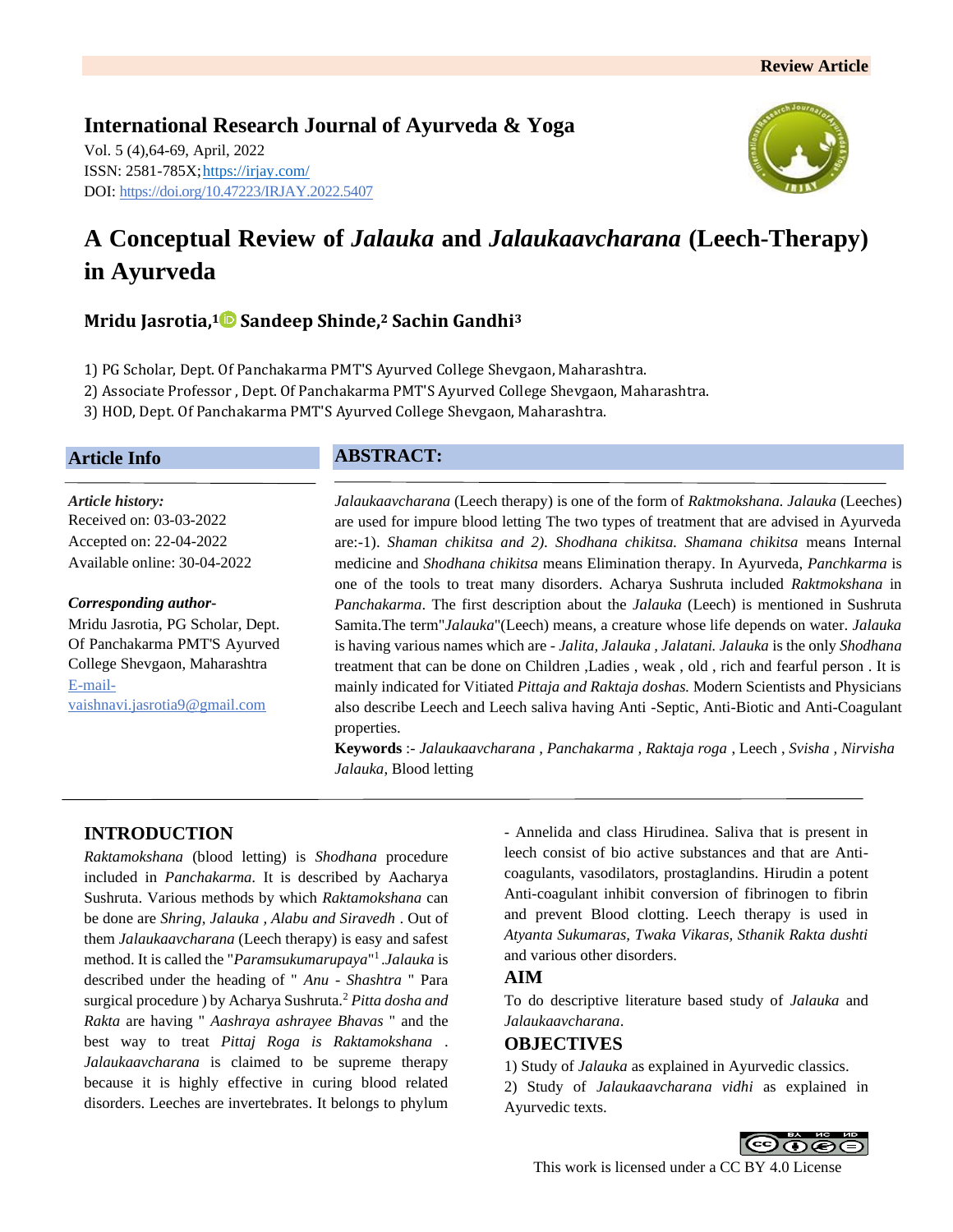3) Review the literature regarding recent researches about *Jalauka*.

#### **MATERIAL AND METHODS**

Data was gathered from classical Ayurveda texts like " *Brihatrayi" and "Laghutrayi*" and through internet and various published research articles regarding Leech therapy (*Jalaukaavcharana*).

## **OBSERVATIONS**

*Jalaukaavcharana* (Leech therapy) is a procedure for blood letting widely used now a days. This therapy is used in disorders related to *Raktaja and Pittaja*. Acharya Sushruta has classified *Jalauka* into two main categories . 1) *Savish Jalauka* (Poisonous leech ).<sup>3</sup>

2) *Nirvish Jalauka* ( Non Poisonous leech).<sup>4</sup>

There are Six *Savish Jalauka* and Six *Nirvish Jalauka* . (Fig 1)

#### **a)** *Savish Jalauka*

1)*Krishna* :- Large headed , black in color ( similar to that of powder of " *Anjana*" ).

2) *Karbura* :-Grey , broad like " *Varmimatasaya*" ( Fish ). Abdomen is segmented .

3) *Algarda* :- Hairy , with prominent sides , black mouth .

4) *Indraudha* :- Have linear marks and thus appear in variated colors like that of Rainbow .

5) *Samudrika* :- Blackish yellow in color and are spotted and possess the feature of a Flower .

6)*Gochandana* :- Lower part is divided into two halves like scrotum of bull and have very small mouth .

#### **b)** *Nirvish Jalauka*

1) *Kapila* :- Have their sides colored like *Manashila* ( Real gar) and their dorsal surface are slimy and coloured like *Moonga* ( Green gram ).

2) *Pingala* :- Reddish brown with round body and moves quickly .

3) *Shankumukhi* :- Brown in color like ( Liver) , have pointed mouth and sucks the blood quickly.

4) *Mushika* :- Unpleasant odour and resembles the shape of mice and brown in color .

5) *Pundrika Mukhi* :-Broad mouth like lotus and greenish colour like *Mudga* .

6) *Savarika* :- 18 *Angula* long and used to treat cattle , reddish pink color like lotus petal.

For the treatment purpose *Savish Jalauka* are contraindicated as it leads to *Jwara* (fever),

*Daha* (burning sensation), *Vamana, kandu, Bhrama,* 

*Shotha* (swelling). *Nirvish Jalauka* are used for treatment.

# **Scientific classification of Leech.<sup>5</sup>**

| Domain  | Eukarya            |
|---------|--------------------|
| Kingdom | Animalia           |
| Phylum  | Annelida           |
| Class   | Clitellata         |
| Order   | Hirudinea          |
| Family  | Hirudinidae        |
| Genus   | Hirudo             |
| Species | Hirudo medicinalis |

#### **Habitat and Origin of Leeches.<sup>6</sup>**

*Yavana, Pandya, Pautan* are the areas where nonpoisonous leeches are found. Leeches found in clear water with plants like *Utpala , Kumud, Pundrika* are nonpoisonous in nature . On the other hand, Leeches originating from putrefying Urine and faeces of poisonous insects and that lives in contaminated water possess Poisonous property.

#### **Anatomy.<sup>7</sup>**

Leech attaining a size of 10 - 15 cm in length but a fully grown or mature specimen may be 30 -35 cm in length. A small sucker contains the mouth at its anterior end and a large at it's posterior end. All Leeches have 34 body segments. Leech has a soft, smooth, slimy Worm form elongatedand dorso ventrally flattened body. It is very flexible and can be Stretched, Contracted and Dilated . It's secretion from skin is mucus in nature and abundant quantity of mucus will be secreted from its skin. The color of dorsal surface is bright with green shade dorsally and orange red ventrally with longitudinal lines. Whole body is divided into 6 regions.(Fig 2)

#### **Importance of Leech therapy.<sup>8</sup>**

1) Both Acharya Sushruta and Vaghbata included leech under Para Surgical procedure. Acharya Sharangdhara says in case of emergency, Leech can be applied even in Contraindicated person for *Raktamokshana .*

2) Prof . Charles Lent , leading biologist of U.S said that, Leeches are useful in removing the blood from areas where tissue has been transplanted or reattached because when blood accumulates , tissue may die before it heals . Applying Leeches to the area once or twice a day for a week give capillaries time to grow across sutures and restore blood circulation.

# **Classical indication of** *Jalaukaavcharana* **(Leech therapy).<sup>9</sup>**

Acharya *Vaghbhata* has mentioned diseases where leech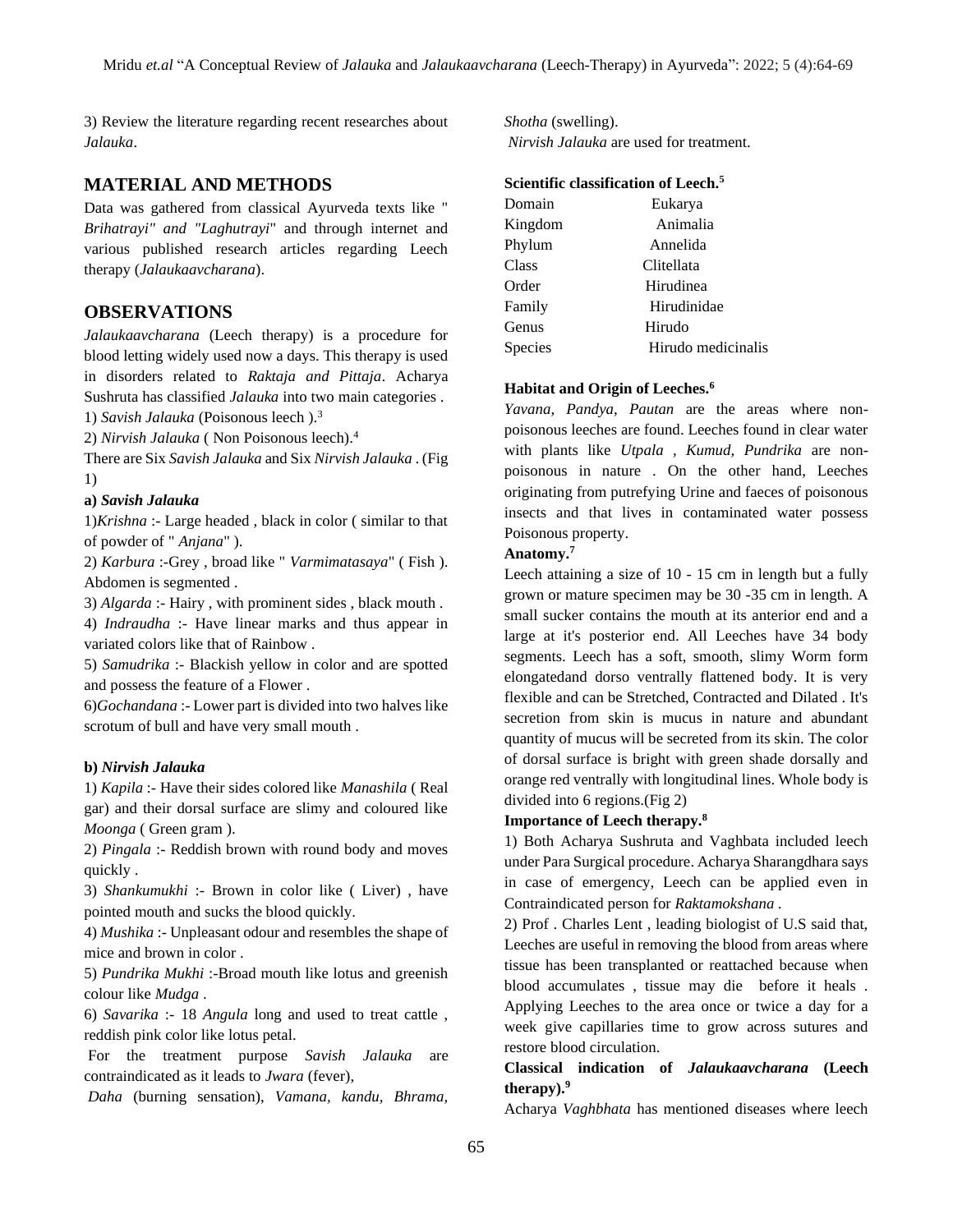application is indicated and they are

*Gulma, Arsha, Vidhradi,Kushta, Vatarakta ,Netraruka,Visarpa.*

#### **Contraindication of Leech Therapy.<sup>10</sup>**

*Sarvanga Shotha* (Generalized edema), *Shosa* (Tuberculosis), *Pandu* (Anaemia), *Udara roga* (Abdominal diseases), *Garbhini* (Pregnancy).

#### **Leech unfit for use (11).**

Leeches which are ugly in appearance, slow in movement, sucks very little blood,very thick and that are poisonous in nature should be rejected.

#### **Investigations prior to Leech application:-**

Before leech therapy it is necessary to observe some parameters and these parameters are Haemoglobin , ESR , Bleeding time , Clotting time , Blood sugar level , HIV and HbSAg .

### **Procedure of Leech application (***Jalaukaavcharana vidhi***)**

The leech application procedure is carried out in three steps.

1) *Poorvakarma* (Pre - operative)

2) *Pradhana karma* (Operative)

3) *Paachata karma* (Post-operative)

*Poorva karma* (Pre-operative):- It includes following steps.

a) Collection and preservation of Leeches b) *Shodhana* of Leeches c) Preparation of Patient .

#### **a) Collection and preservation of Leeches :-**

In Sushruta samhita, collection of Leech is described in detail . In order to collect the Leeches, the fresh meat of dead animals, milk must be applied on thigh of human and then place the thigh in water for some time, *Jalauka* will attract and attach with the thigh. Then drop out the thigh from the water and remove the attached leeches with the help of " *Saindhava Lavana* " and collect them in a fresh pot filled with fresh water. Powder of moss, aquatic tubers should be given for feeding. On every 3rd day water should be changed and after every Seven days pot should be changed.

#### **b)** *Shodhana* **of Leech :-**

Medicinal Leeches should be carefully identified and properly purified before using for blood letting therapy. A paste is prepared by mixing Mustard, Water and Turmeric (*Rajani, Haridra*). This paste is applied on body of leech . Then leech should be kept in a Vessel filled with water for about 48 minutes, until they get rid of their exhaustion.

Leeches should be kept in pure water after purification . By purification, the appetite of Leech increases and enhance the desire of sucking blood and locomotion.

#### **c) Preparation of Patient :-**

Patient general health is examined. *Snehana and Swedana* therapy should be done on previous day, depending upon the patient's condition.

## **Pradhan karma (operative).<sup>12</sup>**

Patient should be kept in comfortable position, so that affected part exposes comfortably. If affected part is woundless then scrap that part with *Mritika ( soil ) or Gomaya Churana* in order to make the part (*Virukshana* ).The purified leeches are applied to the affected site . Physicians has to watch whether the applied leech sucks the blood or not. If the Leech didn't suck the blood then a drop of milk or blood is applied at the site or scratch the site with the help of scalpel for oozing of blood , to persuade the leeches to suck blood . If the leech doesn't suck blood even by above methods then another leech should be applied on the area .When the leech start sucking the blood, it sucks impure blood first . It elevates it's neck that resemble with the shape of a Horse Shoe. Depending upon the necessity 5 - 8 leeches are applied at a time. Once the leech take hold, then cover it with wet gauze . If the Patient feels pricking pain and itching at the site where Leech is applied, it indicates that they are sucking unaffected (healthy) blood .Then remove the Leech by pouring *Saindhav Lavana* ( Rock salt ) at it's mouth .

### *Paschat karma* **(Post-Operative).<sup>13</sup>**

After completion of therapy , the attention should paid towards Patients wound and leeches.

**a) Patient care :-** After detachment of leech , there is a triangular wound created by mouth of leech . Blood pours out from the wound. Blood is allowed to flow from wound for few minutes. The bleeding from the wound should be controlled by applying tight bandage with the use of *Yashtimadhu* or Turmeric powder.

**b) Care of Leeches:-**Leeches that are applied to the area undergoes the Vamana process(Emesis).So that the same leech can be applied further to a patient after a period of seven days. For the *vamana* procedure of leech , apply *Saindhav lavana* on its mouth and pour Rice water on leech body. Pressing of leech from Caudal to Front end is required for proper emesis .The leech vomits all the blood. If the leech are empty stomach after Vomiting, they move freely in water in search of food . If the leech sinks in water and doesn't move, the Physician should understand that the removal of sucked blood from Leech is incomplete and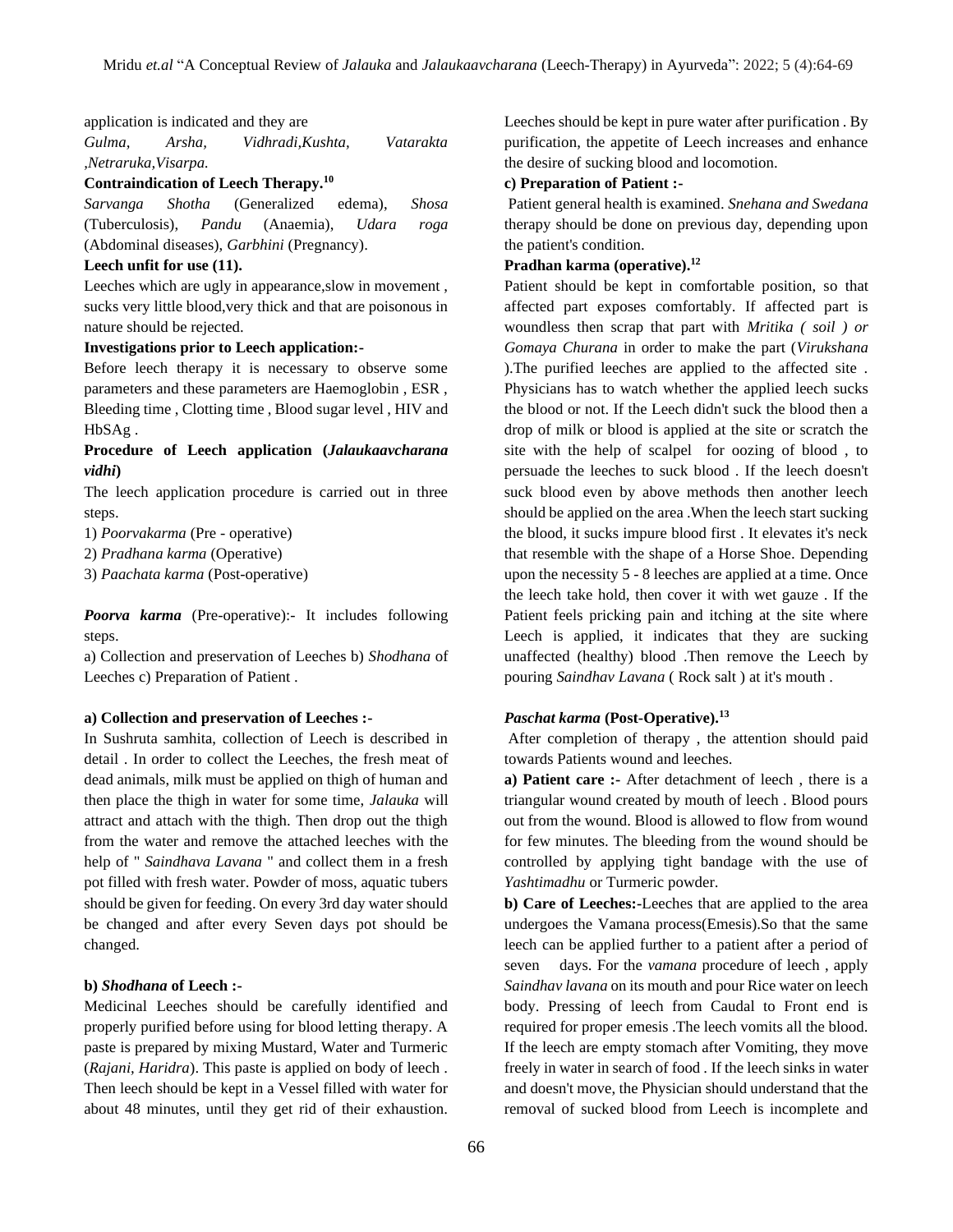steps should be taken to expel the remaining blood by making the leech to vomit again . An incurable disease named " *Indramada* " develop in leeches if the sucked blood didn't expel properly. After purification of leeches, these leeches are kept in separate Jar or container with water in it . A tag is attached to the container with the date on which Leech is used. Same leech can be applied further to a Patient after a period of Seven days .

## **Complications of Leech therapy.14,15**

Leech therapy rarely ever lead to serious complication. The local pain of treatment and short term itching are regular side effects. Some of the possible reported complications are : -

1) Local pain 2) Local itching 3) Prolonged bleeding time 4) Allergic reactions 5) Fever 6) Hypotension 7) Bacterial infection.

#### **Constituents of Leech saliva.<sup>16</sup>**

Saliva of leech contain following constituents -

a) Hirudin :- Hirudin having approximately three times more anti - thrombin activity than pseudohirudin.

b) Calin :- It prevents the blood coagulation .

c) Destabilise :- It completely block the spontaneous aggregation of human platelet .

d) Hyaluronidase:-It's " spreading factors " that ensures the other active substances which are active at bitten areas can be spread .

e) Bdellin is a plasma leads to pain insensitivity (analgesic ) when sucking or such pain killer chemical ,which stops you from feeling hindrance .

f) An anaesthetic substance of bite .

g) Piavit:- It has protective anti - thrombotic effects .

# **Indication : Modern Medicine17-20**

 Now a days, Leech therapy is widely used in many disorders. It is highly effective in many disorders, Like Cardiovascular diseases, Cancer, Arthritis, Migraine headache, Skin diseases Psoriasis, Eczema, Herpes.

## **DISCUSSION**

Leech therapy for blood letting is practiced since vedic period. This therapy is included under *Anu-Shashtra karma*. It is very safe and effective therapy. So, it is gaining great attention world wide .It is mainly indicated for Fearful person , Kings, wealthy person, children and women .Saliva of leech contains many anti-coagulant substances that is very effective in treating Cardiovascular Pathology etc. saliva of leech is very effective in Arthritis also, as it contain Anti – inflammatory components, which invades in tissues and reduce inflammation . In recent research it has came to knowledge that *Jalaukaavcharana*  is useful in many *Raktajapradoshaja vikaras*. Recent researches have shown its amazing result in diseases like Psoriasis ,Herpes , Eczema etc. . There is a potential for further investigative study in the role of leeches in different conditions .

# **CONCLUSION**

Leech therapy exist in India since the vedic period and it is mentioned in ayurvedic literature in detail. In Ayurveda, *Shodhana chikitsa* has given more importance than *shaman chikitsa .Shodhana chikitsa* removes the disease from it's root. *Jalukaavcharana* is included in *shodhan chikitsa. Jalaukaavcharana* is least Invasive procedure compared to other surgical and para surgical procedure . It is mainly indicated for *Raktaja and Pittaja* disease. The saliva of leech contain substances such as Hirudin, bdelin, Destabilise ,Hyaluronidase, eglin which act as anti coagulant ,anti oxidant ,anti biotic. It is a safe and less complicated process . This procedure shows a excellent results in various diseases. Recent researches have shown significant improvement for the wide spectrum of diseases ranging from cardiovascular diseases to Arthritis.

# **Acknowledgements:- Nil Conflict of Interest – None Source of Finance & Support - Nil**

# **REFERENCES**

1) Shashtri AD, Sushruta Samhita, Sutrasthan adhyaya 13, Shloka no 3, chaukhamba Sanskrit Sansthan Varanasi 2018.pp..57.

2) Shashtri AD, Sushruta Samhita, Sutrasthan adhyaya 8, Shloka no 15, Chaukhamba Sanskrit Sansthan Varanasi 2018.pp.39.

3) Shashtri AD. Sushruta Samhita, sutrasthan adhyaya 13, Shloka no.11 chaukhamba Sanskrit Sansthan Varanasi 2018 .pp.58.

4) Shashtri AD. Sushruta Samhita, sutrasthan adhyaya 13, Shloka no.11 chaukhamba Sanskrit Sansthan Varanasi 2018 .pp.58.

5) http: // bioweb.uwlax. edu/ bio 203/ 2011/ Harris mic 2/ classification.html .

6) Shashtri AD. Sushruta Samhita, sutrasthan adhyaya 13, Shloka no.13 chaukhamba Sanskrit Sansthan Varanasi 2018 .pp.59.

7) Patil VC, Essential of Practical Panchkarma therapy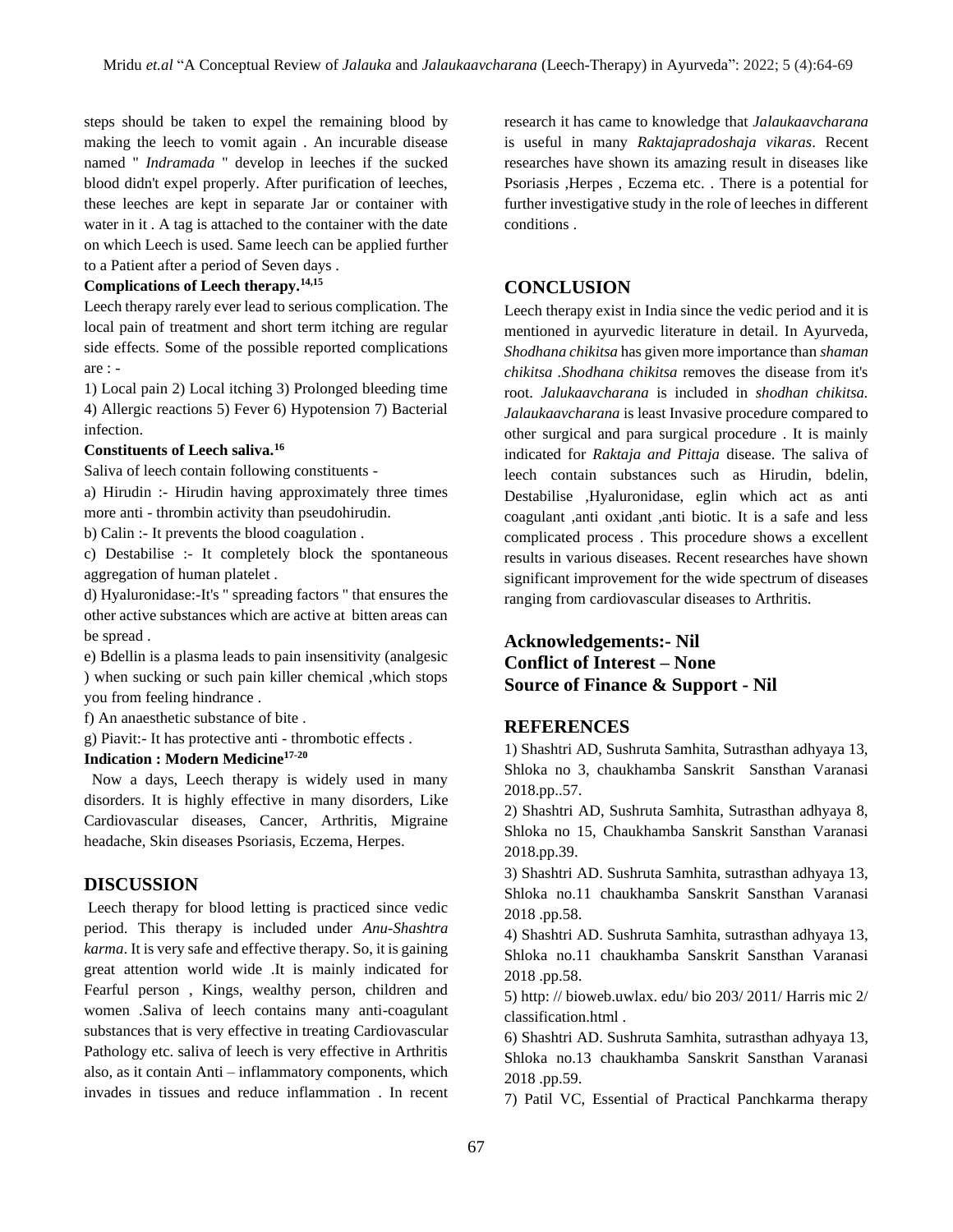Jamnagar, Chapter 14 Chaukhamba publication 2015.pp.376.

8) Patil VC, Essential of Practical Panchkarma therapy Jamnagar, Chapter 14 Chaukhamba publication 2015.pp.376.

9)Gupta A, Ashtang hrudyam Sutrasthan adhyaya 27, Shloka no 42(1) chaukhamba prakashan Varanasi 2012.page no 200.

10) Shashtri AD. Sushruta Samhita, sutrasthan adhyaya 14, Shloka no.11 chaukhamba Sanskrit Sansthan Varanasi 2018 .pp.58.

11) Shashtri AD. Sushruta Samhita, sutrasthan adhyaya 13, Shloka no.17 chaukhamba Sanskrit Sansthan Varanasi 2018 .pp.59.

12) Shashtri AD. Sushruta Samhita, sutrasthan adhyaya 13, Shloka no.19-20 chaukhamba Sanskrit Sansthan Varanasi 2018 .pp.60.

13) Shashtri AD. Sushruta Samhita, sutrasthan adhyaya 13, Shloka no.22 chaukhamba Sanskrit Sansthan Varanasi 2018 .pp.60.

14)Pourrahimi M, Complication of leech therapy, Avicenna Journal of phytomedicine 2020; 10(3): 222-234. 15) K.S. Bharanija, V. Ashok, K. Jalagande Swarar,Hydrotherapy- A cure in vampire's kiss- A review, J.Pharma Sci. and Res. 2016; 8(8): 822-827.

16) Patil VC, Essential of Practical Panchkarma therapy. Chapter 14 , Chaukhamba publication 2015 page no 378.

17) Michalsen A, RothM, Dobos G, Aurich M. Stattgurt, Germany:Apple Wemding; 2007. Medicinal Leech therapy.

18) Cardin AD , SP . Munich, Germany,. Ghilanten anti metastatic principle from the South American Leech Haementeria ghilianii European patent European patent office Issued March 2, 1994 No.EP 0404055 .

19) Andereya S , stanzel S , Maus , U, Mueller- Rath , R, MummeT, Siebert CH , etal. Assessment of Leech therapy for Knee Osteoarthritis, A randomised study Aeta orthop.2008; 79:235- 43.

20) Bakhshi M, Jalalian B , valian M, etal. Can Leech therapy be used as an alternative treatment for controlling Migraine headache? A pilot study .Acta Fac Med Naissensis 2015 , 32: 189 - 197.

**How to cite this article:** Jasrotia M, Shinde S, Gandhi S "A Conceptual Review Of *Jalauka* And *Jalaukaavcharana*  (Leech-Therapy) In Ayurveda" IRJAY.[online]2022;5(4);64-69. Available from: [https://irjay.com](https://irjay.com/) DOI: https://doi.org/10.47223/IRJAY.2022.5407